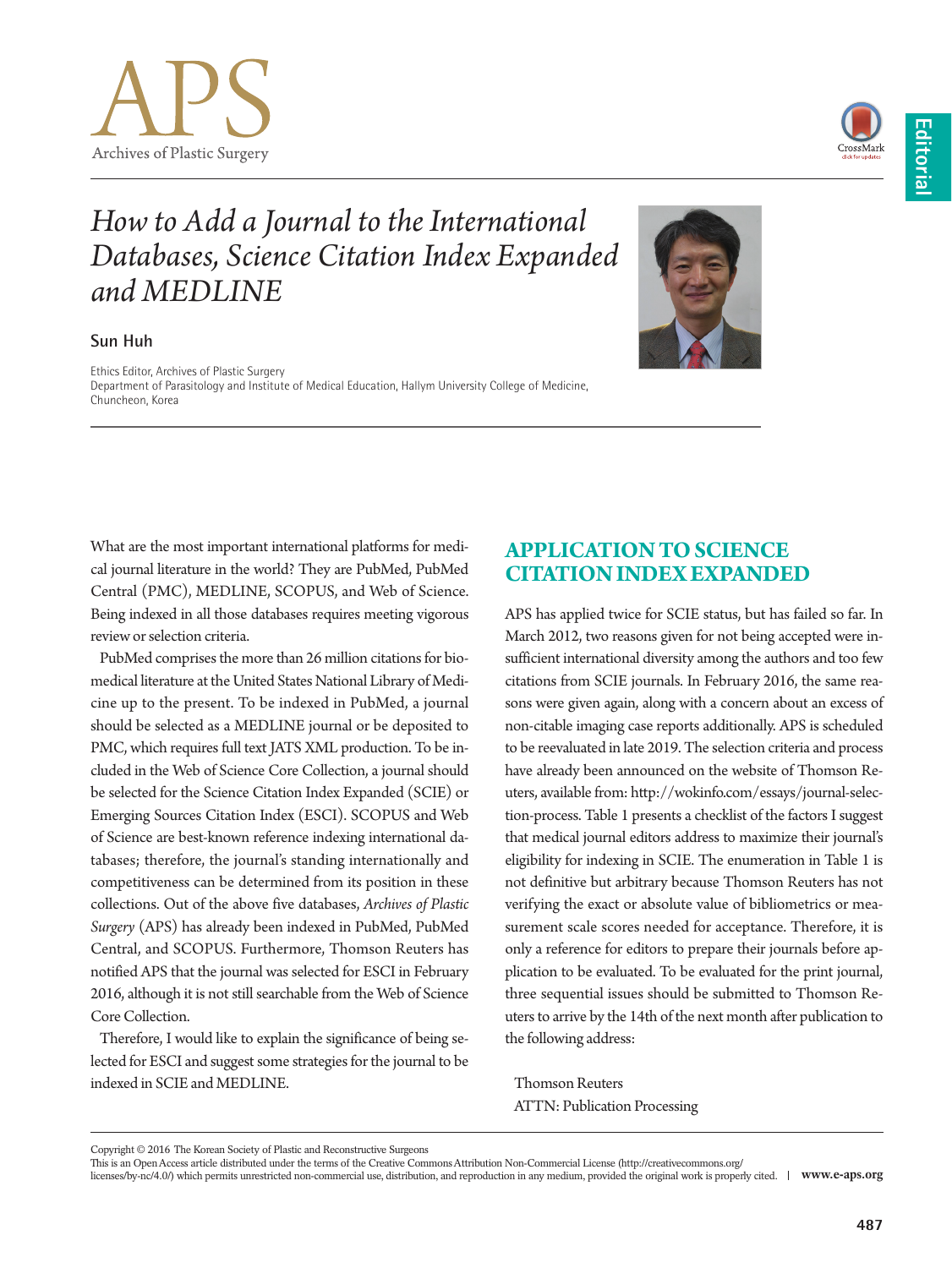#### **No. Item Yes No** 1 The journal has been published regularly for at least for 3 issues. Online-only journals have been publishing continuously for at least 9 months with at least one article a month, and at least 20 articles per year. 2 The journal is published in English at an international level of quality 3 The time from submission to publication is less than 1 year. 4 The journal meets research and publication ethics standards. 5 The references are formatted exactly as stipulated in the instructions to authors. 6 The proportion of research articles supported by research funds is at least 10%. 7 The proportion of articles written by editorial board members as corresponding authors is less than 40%. 8 The aims and scope is unique and different from other SCIE journals. It is also described precisely in more than 300 words. 9 The editorial board members and consultants are from at least 15 countries. 10 The number of authors' countries is at least 10 from the most recent year's worth of issues. 11 The journal's manually counted two-year impact factor is greater than 20% of the JCR ranking of the same category. 12 The manually counted total citation number is greater than the number of citable articles in a year. 13 The aims and scope, editorial board, archives, instructions to authors, and contact info are available on the journal's website. 14  $\blacksquare$  A DOI is provided for each article.<sup>a)</sup> 15 The journal is an open access journal.<sup>a)</sup> **Total**  The items in this list are suggestions to be used as a reference. **Table 1. Checklist for editors of local society journals who apply for their journals to be listed in SCIE**

SCIE, Science Citation Index Expanded; JCR, Journal Citation Reports; DOI, digital object identifier.

<sup>a</sup>ltems 14 and 15 are included because Web of Science provides the DOI of each article and open access is essential for the maintenance of citation frequency of local society journal, although these two items have not been mentioned by Thomson Reuters.

1500 Spring Garden Street Fourth Floor Philadelphia, PA 19130 USA

If submitted as an online journal, it is possible to apply by filling out the submission form at the following website: http://ip-science.thomsonreuters.com/info/journalsubmission-front/?utm\_ source = false&utm\_medium = false&utm\_campaign = false.

What seem to be the most common responses from Thomson Reuters when a journal has not been accepted? From my observation, 4 items are common responses: the journal's aims and scope is already well covered by present SCIE journals; the nationality of the authors and editors is not diverse enough; and citation frequency is not sufficient. These factors are difficult for local journals to overcome in a short period. To recruit editorial board members and manuscripts from a variety of countries, the journal leadership must build an international network of editors and leading scholars. To accelerate this network building, co-publishing with the scholarly societies of other countries is recommended, which makes it manageable to assemble an editorial board and recruit manuscripts from authors affiliated with institutions in more than 10 countries. In addition, a journal run by an academic society in Korea can demonstrate leadership among several participating societies. Many journals run by academic societies from Asia, Africa, and South America are still not included in PubMed Central. Therefore, if a Korean society

proposes the co-official publication, most societies in other countries are likely to agree to participate. Cooperation with regional societies is also recommended for the same reason.

How can the citations of the journal be increased? First, the choice of the articles themselves is the most important factor. If any article is high quality, it is very likely to be cited because published articles are exposed via PubMed to researchers all over the world. Inviting high quality review articles from top-notch researchers is another strategy. It is well-known that review articles are more frequently cited than articles of other types. To recruit high quality review articles, an international network of editors is important. Second, multinational research, randomized control studies, cohort studies, and epidemiological studies are known to be cited frequently. Therefore, articles with those study designs should be recommended to be submitted. If a scholarly society can provide a research fund, research with funding on specific topics can be solicited from society members.

The merit of being an SCIE journal is tremendous. It is recognized as higher quality work by the Korean government's funding agencies as well as universities, hospitals, and research institutions. Greater credit is given to authors of SCIE journal articles for funding, promotion, employment, and reappointment. Therefore, the number of submissions to a journal usually increases dramatically if it is indexed in SCIE.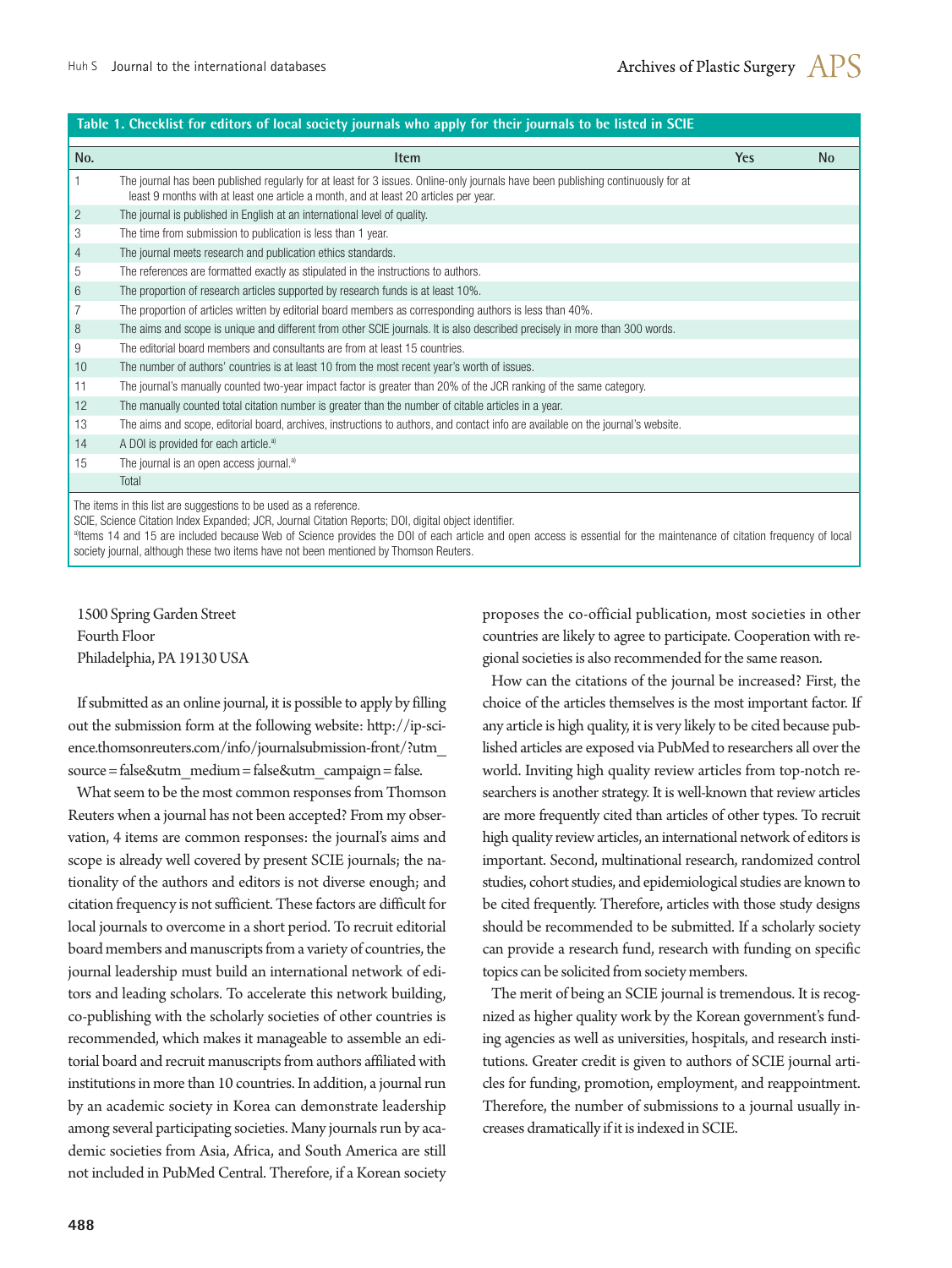### **APPLICATION TO MEDLINE**

It is known to be difficult for medical journals from Korea to achieve indexing in MEDLINE. As of October 2016, 28 titles (9.1%) are indexed in MEDLINE out of 309 journal titles from Korea referenced in the United States National Center for Biological Information database. A number of journals have applied, but most of them have not been accepted. In 2016, the applications of two journals from Korea were successful: *Epidemiology* and *Health* and *Journal of Educational Evaluation for Health Professions*. In 2015, two journals began to be indexed: *Cancer Research and Treatment*, and the *Korean Journal of Medical Education*. The acceptance rate is known to be around 10%– 20%. The application process is described here: https://www. nlm.nih.gov/pubs/factsheets/jsel.html. To be evaluated by the United States National Library of Medicine Literature Selection Technical Review Committee (LSTRC) as a print journal, the most recent four issues if published at least three times a year; the most recent three issues if published biannually; and the most recent two issues if published annually should be dispatched to the following address:

LSTRC Scientific Review Administrator National Library of Medicine Building 38A - Room 4N-419 8600 Rockville Pike Bethesda, MD USA 20894

To be evaluated as an online journal, the journal should be a PMC journal. One more important component of the application is the quality of the journal's contents, its editorial processes, its importance to users, or its overall production up to 3,800 characters (about 460 words). There is a table used by LSTRC to check the quality of the journal's content, importance to readers, and ethics policies which is available from the editorial of *Fluoride* [1]. If the average score is 4.0 or more, it is usually accepted. If the average score is 3.75 or more and less than 4.0, it is accepted with the condition of providing PubMed XML files. However, besides these criteria, one of the most important considerations is whether the journal is able to enrich the MED-LINE database or not. Therefore, uniqueness of journal content from pre-existing MEDLINE journals should be stressed during the application process. The merit of being indexed in MED-LINE is that Medical Subject Headings are added to articles for better sensitivity and specificity of literature searches and each article's bibliographic information and abstract is automatically added to SCOPUS as a MEDLINE sourced title [2].

## **MEANING OF EMERGING SOURCES CITATION INDEX**

From November 2016, Thomson Reuters launched the Emerging Sources Citation Index (ESCI) (http://wokinfo.com/products tools/multidisciplinary/esci/). Among journals that have applied to SCIE, SSCI, and A&HCI, those that have not been chosen for indexing in those three databases but are high quality and peer-reviewed publications of regional importance or in emerging scientific fields may be listed in the ESCI. These journals are then searchable from the Web of Science Core Collection; this makes it convenient to trace their performance by metrics such as citations and range of nationalities of authors or editors. These metrics can in turn be used for supporting an application to SCIE, SSCI, or A&HCI. It can be said that an ESCI journal is a candidate journal to these three other databases. To be ESCI, no special application is required. Just applying to SCIE is enough. Up to October 7, 2016, 46 journals (0.9%) were from Korea out of 4,891 ESCI-listed journals. Out of these 46 journals, 14 are medical journals. After being added to ESCI, the performance of APS will be traced and considered when it is re-evaluated in late 2019. Therefore, from now to late 2019, we should do all we can to address the three weaknesses of APS noted by the Thomson Reuters editor.

As far as the editor of a local academic societies' journal is concerned, adding the journal to SCIE and MEDLINE to make the journal competitive internationally should be a central concern. After being included in SCIE, the Journal Citation Reports (JCR) ranking is officially announced and other journal metrics are disclosed, and it is easy to identify the journal's position in the journal network. It is not easy to understand the perspective of the editor at Thomson Reuters or members of the LSTRC. Journal editors can only do their best to edit and publish according to the aims and scope of the journal with an international level of quality. I know very well how much the editors of APS have devoted themselves to the success of the journal and how much the Executive Board of the Korean Society of Plastic and Reconstructive Surgeons, the publisher of APS, has supported the journal. Their tireless efforts will lead APS to become a topnotch journal in the field of plastic and reconstructive surgery in the near future as well as an SCIE- and MEDLINE-indexed journal.

# **ORCID**

Sun Huh http://orcid.org//0000-0002-8559-8640